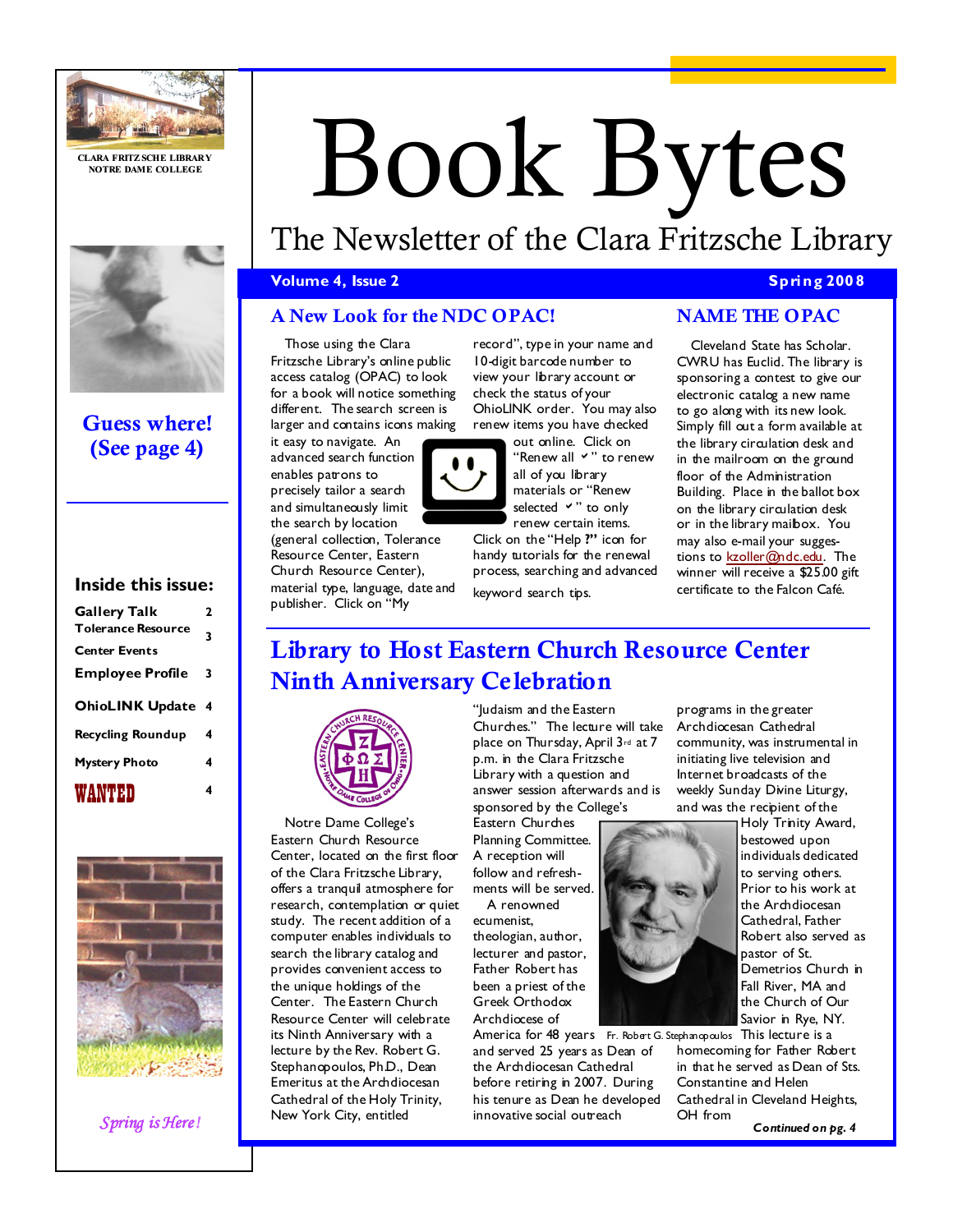#### Page 2 Book Bytes and the second second second second second second second second second second second second s

# Gallery Talk



Reed Simon Tennis Court at Cain Park

#### Art Exhibit Features Work of NDC Faculty Member Notre Dame College's Clara

Fritzsche Library will host "Light on a Court" paintings in oil on canvas by Notre Dame faculty member William Reed Simon. The show will represent selected works from within the past ten years to the present. Simon's artwork focuses on the emotive effect of light on interior and exterior spaces. The paintings in this exhibit are derived from actual sites. The work is organized around the idea that for Simon, light plays two roles simultaneously in painting, both as retinal as well as constructed metaphor. Simon is an Assistant Professor of Art at Notre Dame College, where he teaches both Fine Arts and Graphic Arts. He has a B.F.A. in Painting from the Cleveland Institute of Art, where also studied portrait painting, printmaking and drawing. While working on his M.F.A. in Painting at Pratt Institute of Art in New York City, Simon minored in Art History and studied Visual Communication and Photography. He has worked as an educator, graphic designer and

#### Now showing in the Falcon Café:

"Images in Black & White" Photographs by Malinda Smy th's Fall 2007 Photography I Class Tessa Bluntzer Pat Dezort Eris Dyson Steve Klick Dan Symons

illustrator. Simon has taught in several area schools including Kent State University, Cleveland State University, the Cleveland Institute of Art and Tri-C Western Campus. An accomplished jazz violinist, he often incorporates music into his classroom teaching and can frequently be seen on weekends performing at various local venues.

Simon has exhibited his work extensively, both in solo shows and group shows at the Cleveland Institute of Art, Heights Arts Gallery, NOVA, Cleveland Clinic, Pentagon Gallery and most notably in the nationally juried Cain Park Arts Festival where he received the "Judges Selection Award" in 2003. His work is held in private collections throughout the United States, including the permanent collection of McGraw-Hill in New York City. His art has also been exhibited internationally when one of his paintings was selected as part of the Lake Erie West Ohio Arts Council Exhibition that traveled throughout the USA, and to Hungary, Poland, Ukraine, Russia, Spain and Japan. Simon is also responsible for one of Northern Ohio Live's most memorable covers, creating a pastel portrait of Police drummer Stewart Copeland, in town for the premiere of his opera Holy Blood and Crescent Moon, for the cover of the October 1989 issue of the magazine.

A resident of Cleveland Heights, Simon is a member of the South Wing Gallery at St. Paul's Episcopal Church in Cleveland Heights where he has curated group shows.

The exhibit is free and open to the public and will run from March 28 through May 2, 2008. An opening reception will be held on Friday, March 28th from 5:30 to 7:30 p.m. The show may be viewed during library hours: Monday-Thursday 8 a.m.-10 p.m.; Friday 8 a.m.-5 p.m.; Saturday 9 a.m.- 5 p.m.; Sunday 1-10 p.m. For more information, contact Karen Zoller at 216-373-5267 or check the library gallery website at

#### www.notredamecollege.edu/ library/gallery.htm

Our Gallery in the News There is still time to catch our present exhibit, "Mixed Pallette: Works in Various Media" by



Alice Seifullah & Simon at Polgar opening

talented young artist Allison Polgar. Recently the exhibit was the subject of a two-page article in the Notre Dame News. It was also featured as an "Editor's Pick" in the February 2008 issue of Cleveland Magazine. Just 18 years old, Polgar paints with an assurance that belies her age. Her skill in a variety of media, subtle use of color and choice of subject matter suggest that of a much more experienced painter. Home schooled her entire life, Polgar started taking classes when she was eleven, studying under teachers who specialized in pastel, watercolor and oil. She has studied under Charles Pinkney for about three years and he has had a great impact on her personally as well as on her painting. Most recently Polgar has been taking a college 2D Design class at Lorain County Community College as a supplement to her high school art education. She has taken part in three art shows with a group of local artists called Artists in Bloom. Polgar also

#### Upcoming Events

March 28-May 2, 2008 "Light on a Court" paintings in oil on canvas by William Reed Simon. Opening reception: Friday,

March 28 from 5:30 to 7:30 p.m.

August 8-August 29, 2008 "Inspired by Nature" works by Ron Friedman. A return engagement by the popular artist. Opening reception: Thursday, August 8 from

5 to 7 p.m.

Coming next fall: September-October 2008 "Photographic Compositions by Maxeen Stone Flower"

Details to follow… November 6- December 17, 2008 "Paintings by Sue Wall" This internationally known artist and former Clevelander is noted for her detailed architectural paintings of Victorian houses. Details to

follow… For more information on these and other library exhibits, contact Karen Zoller at x5267 or

kzoller@ndc.edu



won second place in an online art contest. Allison Polgar

Polgar has four sisters and one brother and lives with her family in North Olmsted. In addition to her artistic pursuits, she is also interested in dance, music and fencing. Polgar will attend college next fall (hopefully Notre Dame College!), and plans on majoring in Studio Art, probably with an emphasis on painting. Polgar is thrilled to have sold two paintings in her first solo exhibition.

The exhibit is free and open to the public and will run through March 20, 2008. The show may be viewed during library hours.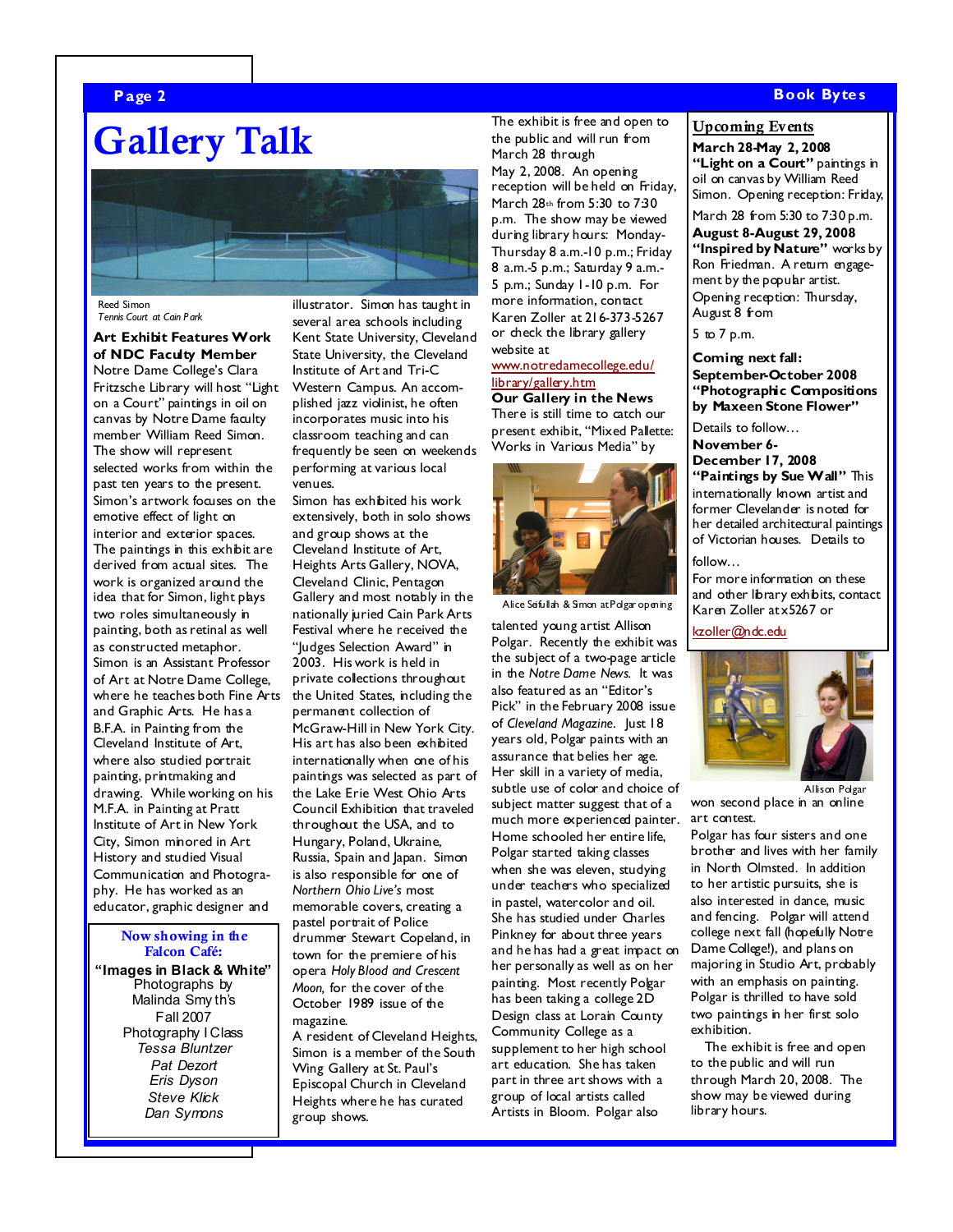### Volume 4, Issue 2 Page 3

## Tolerance Resource Center 10<sup>th</sup> Anniversary Celebration Continues

#### James Waller Lecture Concludes Spring Series of Events

The 2007-2008 academic year has seen a flurry of Tolerance Resource Center-related activities commemorating the 10<sup>th</sup> Anniversary of the Center. The celebration continues with a lecture by James Waller, Ph.D., professor of psychology at Whitworth University in Spokane, Washington, whose areas of expertise are race relations in the U.S., and Holocaust and genocide studies. Waller has a doctorate in Experimental Social Psychology from the University of Kentucky, and a bachelor of sciences degree in Psychology from Asbury College in Wilmore, KY. Last year he was a

recipient of the 2007 First Voice Humanitarian Award from the Chicago Center for Urban Life & Culture. He is the founder of two groundbreaking Whitworth off-



James Waller

campus study programs: Prejudice Across America, which he began in 1996; and Religion, Peace and Conflict in Northern witz

Ireland, which he inaugurated in January 2006.

Waller has taught and presented papers around the globe. In June 2005 he coordinated and led a faculty seminar on teaching Holocaust Studies at the Center for Advanced Holocaust Studies of the United States Holocaust Memorial Museum in Washington, D.C. During summer 2007 he traveled to Sarajevo, Bosnia-Herzegovina, where he chaired a panel and delivered a paper on perpetrators of genocide as part of an invited presentation at the biennial meeting of the International Association of Genocide Scholars. Waller also participated in a preconference seminar held on the grounds of the former Ausch-

Tolerance Resource Center 10th Anniversary Celebration April 10, 2008 "Never Again: Genocide in the 21st Century" Keynote speaker: James Waller, Ph.D. A discussion of the Holocaust, genocide and the state of racism in America. Thursday, April 10 7:30 p.m. in the PAC This event is free and open to the general public.

#### Walk, Don't Ride Gains **Recognition**

The dramatic presentation Walk, Don't Ride the Fight for Freedom in America, written and directed by Peter Manos for the Tolerance Resource Center's 10<sup>th</sup> Anniversary celebration, has proven to be a

popular and critical success. The play, about the early days of the Civil Rights Movement, was reprised for Notre Dame College's Martin Luther King, Jr. Day celebration. The cast then took the production to Chestnut Elementary School in Painesville, OH as part of the City of Painesville's Black

Continued on pg. 4

History Month celebration. Walk, Don't Ride was also chosen to be presented at the Cleveland Play House on February  $12<sub>th</sub>$ , immediately preceding the Play House's production of Gee's Bend. Unfortunately that night Cleveland was hit with an ice storm and the performance had to be cancelled. However, to have been selected perform an original work at this venerable Cleveland institution is quite an honor. In addition to this Walk Don't Ride will be published next year by the Dramatic Publishing Company. Congratulations to Peter Manos and the cast!

# Employee Profile—Raj Subramanian

Raj Subramanian has been working at the Clara Fritzsche Library since December 2007.

He can usually be found at the circulation desk, ready to assist library patrons. As Serials Librarian, Raj is responsible

for the library's print and microform periodicals collection as well as maintaining the library's online periodicals holdings list.

Raj holds a Masters in Li-

brary and Information Science (M.L.I.S.) and a Bachelor of Arts in History from Bharathidasan Univer-

sity. Before coming to America, Raj worked as a Senior Technical Analyst at Roja Muthiah Research Library (RMRL) Raj Subramanian

in Chennai, India. The library is a project of the University of Chicago and is funded by various organizations such as the National Endowment for the Hu-

manities, the Ford Foundation and the Wellcome Instititute for the History of Medicines in London, England. The private collection of an unconventional bibliophile forms the nucleus of what has evolved into a major research facility focusing on South Asian Studies, particularly the cultural and social history of South India. The library contains more than 60,000 books and 50,000 magazines, as well as ephemera and manuscripts such as playbills and letters written in Tamil, the language spoken in Tamil Nadu, the southernmost state in India. The collection focuses on the areas of literature, medicine, folklore and history. While at the RMRL,

Raj's duties included microfilm scanning, conservation and cataloging. In addi-

tion to his



Raj at the RMRL

library work, Raj has had retail experience and is very customer service-oriented. He enjoys helping others, and when he is not working at the library, he volunteers for Meals On Wheels. This is Raj's first library position since coming to the U.S. He likes being at the Clara Fritzsche Library and enjoys the atmosphere of an academic library setting.